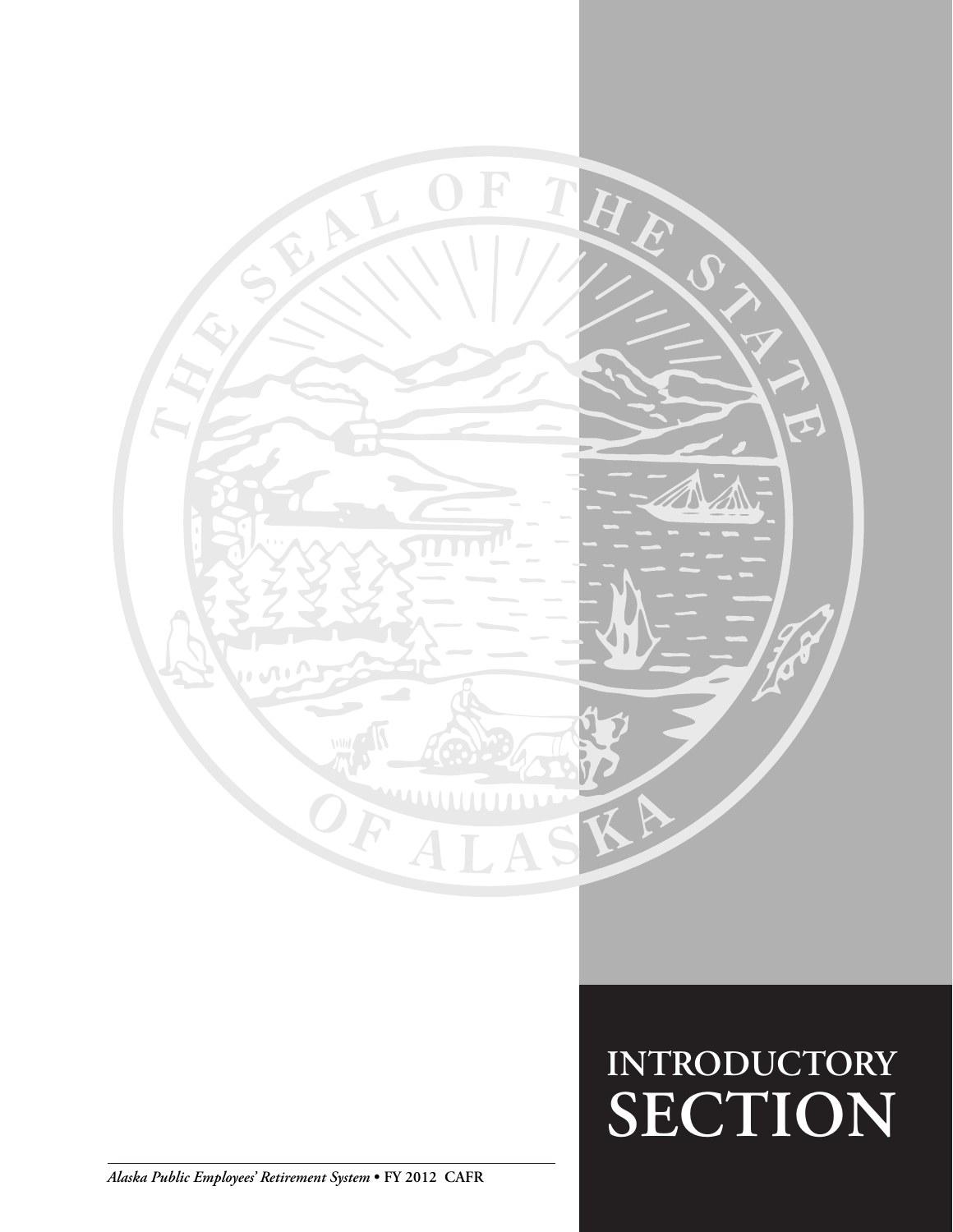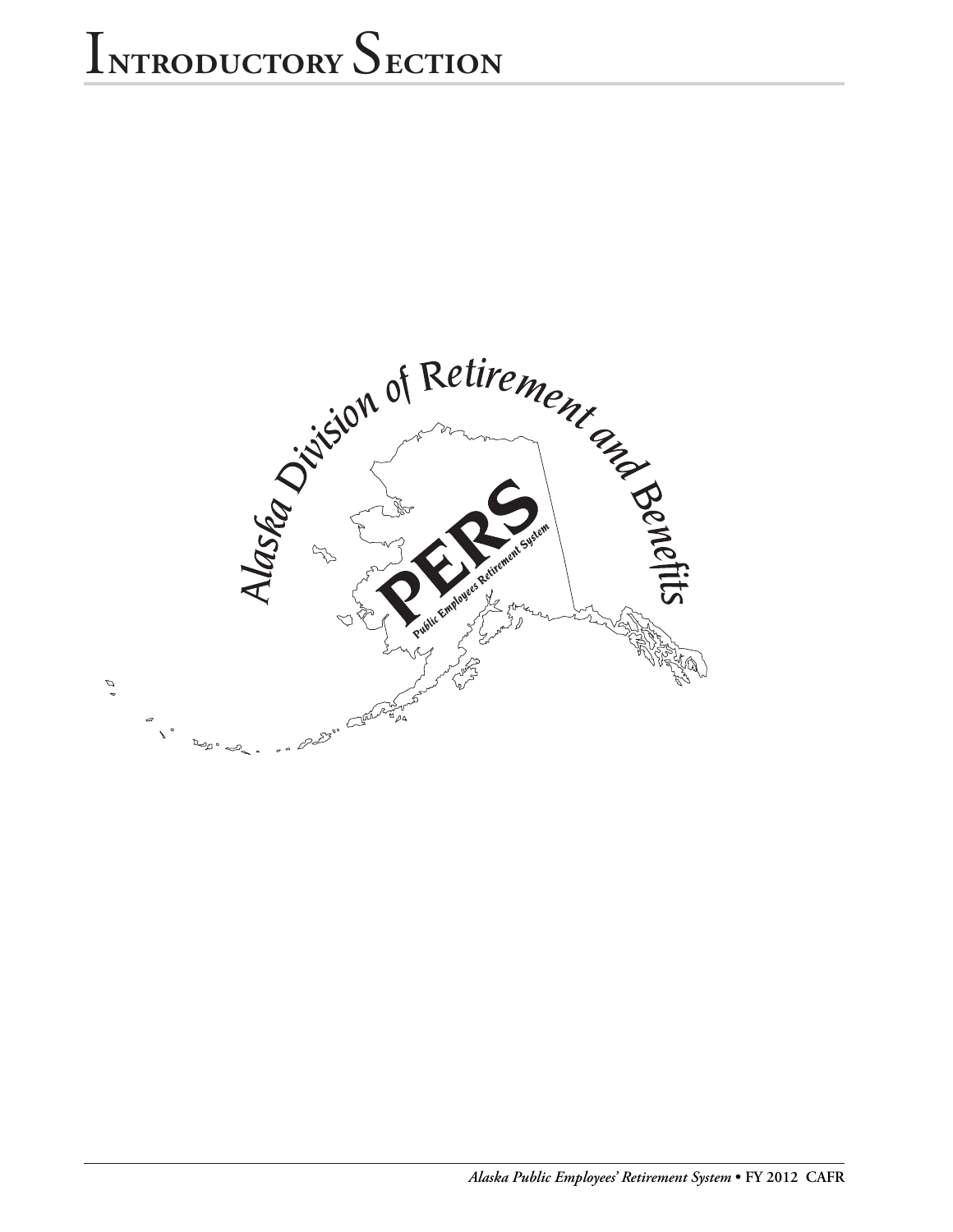## i**ntroductory** S**ection**





### **Department of Administration**

DIVISION OF RETIREMENT AND BENEFITS

6th Floor State Office Building 333 Willoughby Avenue P.O. Box 110203 Juneau, AK 99811-0203 FAX: (907) 465-3086 Phone: (907) 465-4460 Toll-Free: (800) 821-2251

### **LETTER OF TRANSMITTAL**

November 26, 2012

The Honorable Sean Parnell, Governor Members of the Alaska State Legislature Alaska Retirement Management Board Employers and Plan Members

We are pleased to present the Comprehensive Annual Financial Report (CAFR) of the Public Employees' Retirement System (PERS) (System) for the fiscal year ended June 30, 2012. The CAFR is intended to fulfill the legal requirements of Alaska Statute (AS) 39.35.004(a)(8).

The CAFR provides comprehensive information on the financial operations of the System for the fiscal year. Responsibility for the accuracy, completeness and fairness of the information presented rests with the management of the System. To the best of our knowledge and belief, the enclosed information is accurate in all material respects and is reported in a manner designed to fairly present the financial position and results of operations of the System for the year ended June 30, 2012. All disclosures necessary to enable the reader to gain an understanding of the System's activities have been included.

KPMG LLP, Certified Public Accountants, have issued an unqualified opinion on the Systems' basic financial statements for the year ended June 30, 2012. The independent auditor's report is located at the front of the Financial Section of this report.

The management's discussion and analysis (MD&A) is also located in the Financial Section of this report. The MD&A provides an analytical overview of the financial statements. This letter of transmittal is designed to complement the MD&A and should be read in conjunction with it.

The CAFR is divided into five sections:

- • **Introductory Section,** which contains the letter of transmittal, the administrative organization of the PERS, and a list of the members serving on the Alaska Retirement Management Board (ARMB);
- • **Financial Section,** which contains the Independent Auditor's Report, MD&A, basic financial statements, required supplementary information, and additional information;
- • **Investment Section,** which contains a report prepared by the investment consultant, a report on investment activity, investment results, and various investment schedules;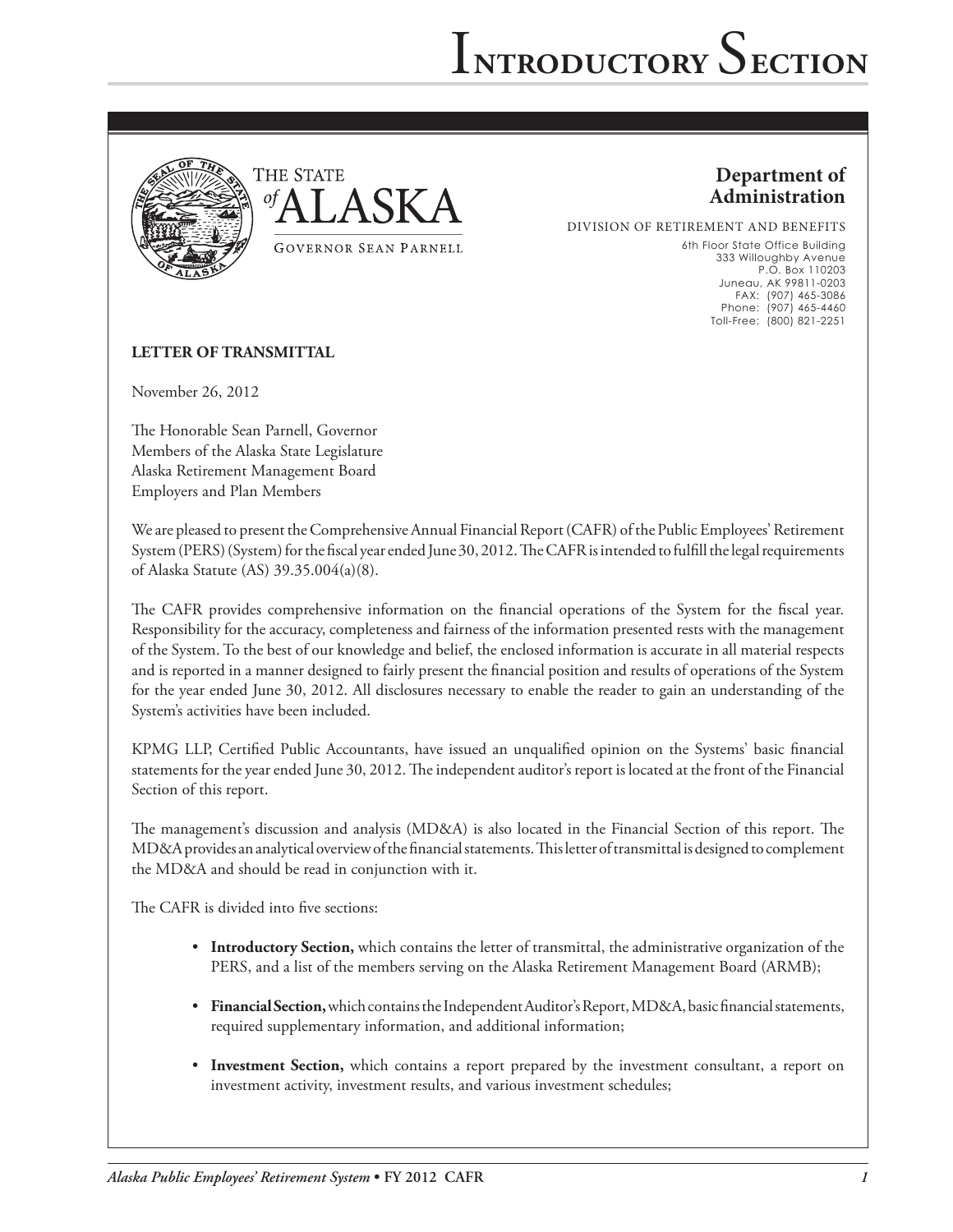- • **Actuarial Section,** which contains the Actuarial Certification letter and the results of the most current annual actuarial valuation; and
- • **Statistical Section,** which includes additional information related to financial trends, demographic and economic information, and operating information.

#### **Profile of the System**

The System was established in 1961 to provide pension benefits for eligible state and local government employees. Post-employment health care benefits were added in July 1, 1975. Senate Bill 141, signed into law on July 27, 2005, closed the Defined Benefit (DB) Plan effective July 1, 2006, to new members and created a Defined Contribution Retirement (DCR) plan for members first hired on or after July 1, 2006. Beginning in fiscal year 2007, the System consists of: (1) the DB Plan and (2) the DCR Plan. This report includes both plans. The DB Plan includes the pension plan and the Alaska Retiree Health Care Trust. The DCR Plan includes the DCR trust, occupational death and disability plan, retiree major medical plan, and the health reimbursement arrangement plan.

#### **Reporting Entity**

The System is considered a component unit of the State of Alaska (State) for financial reporting purposes. Due to the closeness of the System's relationship to the State, it is included in the State of Alaska CAFR as a fiduciary fund.

The Commissioner of the Department of Administration, appointed by the Governor, is responsible for administering the System. In order to meet the statutory requirements of administering the System, the Commissioner appoints the Director of the Division of Retirement and Benefits (Division). The Director is responsible for the daily operations of the System.

The ARMB, constituted effective October 1, 2005, replaced the Public Employees' Retirement Board (effective July 1, 2005) and the Alaska State Pension Investment Board (effective October 1, 2005).

The ARMB is responsible for:

- adopting investment policies and developing investment objectives;
- • providing a range of investment options and establishing the rules by which participants can direct their investments among those options, when applicable;
- establishing crediting rates for members' individual contribution accounts, when applicable;
- assisting in prescribing policies for the proper operation of the System;
- coordinating with the System Administrator to have actuarial valuations performed;
- reviewing actuarial assumptions and conducting experience analyses;
- contracting for an independent audit of actuarial valuations and external performance calculations; and
- reporting the financial condition of the System's to the Governor, Legislature, and individual employers participating in the System.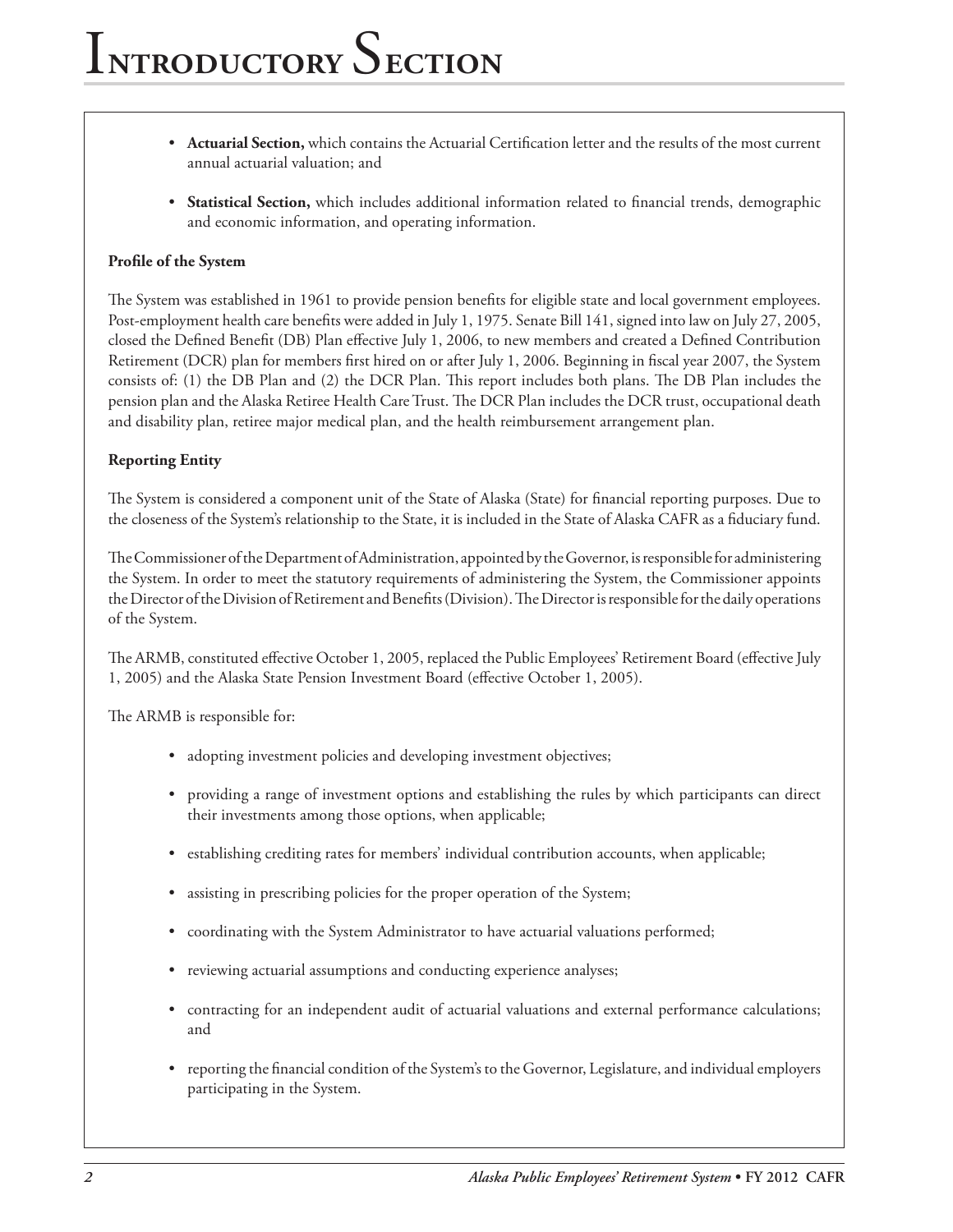### **Major Initiatives**

The System continues to make progress on several on-going projects. Most of these efforts are focused on the following improvements: customer service, technology, methods for employers to submit information, methods for members to obtain information, and continued compliance with accounting requirements of the Governmental Accounting Standards Board (GASB) and the Financial Accounting Standards Board (FASB), as applicable.

The System continues to assess and retool its communication efforts, which include printed handbooks, newsletters, and website content. The System strives to ensure that all communication material is clear, accurate, and userfriendly.

The System also endeavors to provide the highest degree of customer service to all its members. The Division continues to enhance and develop the central Retirement Customer Service Center with the goal of improving phone service and provide faster processing of all customer requests.

The System is a participant in a multi-agency project procuring and implementing Virtual Call Center functionalities for the phone system. These features will enable the Customer Service Representatives to provide faster and higher quality service to our members. The Division is working towards first call resolution with this project.

The System offers a broad array of fairs and seminars directed toward both active members and employers. The goals of all seminars are to: assist employers with successfully marketing of the plans; educating members about all benefits available from early career through to retirement; encouraging healthy living; and, how to best use the health plan.

#### **Funding Requirements**

The System's consulting actuary, Buck Consultants, presented the results of the June 30, 2011, actuarial valuation report to the Plan Administrator and the ARMB. The assumptions and benefits are explained in the Actuarial Section of this report.

Based on the most recent valuation report, the PERS has a funding ratio (actuarial value of DB Plan assets divided by actuarial liabilities for pension and postemployment healthcare benefits) of 63.0%. The DB Plan's unfunded actuarial accrued liability (actuarial liability minus actuarial value of DB plan assets) totals approximately \$6.9 billion. The unfunded liability continues to be addressed at all levels of the State. The Governor's budget proposes to provide funding to PERS employers in order to maintain an appropriate level of employer contributions while also paying the actuarial required contribution rate adopted by the ARMB.

#### **Investments**

On June 30, 2012, the DB Plan's investment portfolio was valued at \$11.1 billion and earned a 0.46% return for the fiscal year ended June 30, 2012. The DCR Plan's investment portfolio was valued at \$326 million for the fiscal year ended June 30, 2012. Over the past five years ending June 30, 2012, the DB Plan's investments earned a 0.86% return. The ARMB has statutory oversight of the System's investments and the Department of Revenue, Treasury Division, provides staff for the ARMB. Actual investing is performed by investment officers in the Treasury Division or by contracted external investment managers. The ARMB reviews and updates investment policies and strategies and is responsible for safeguarding invested assets.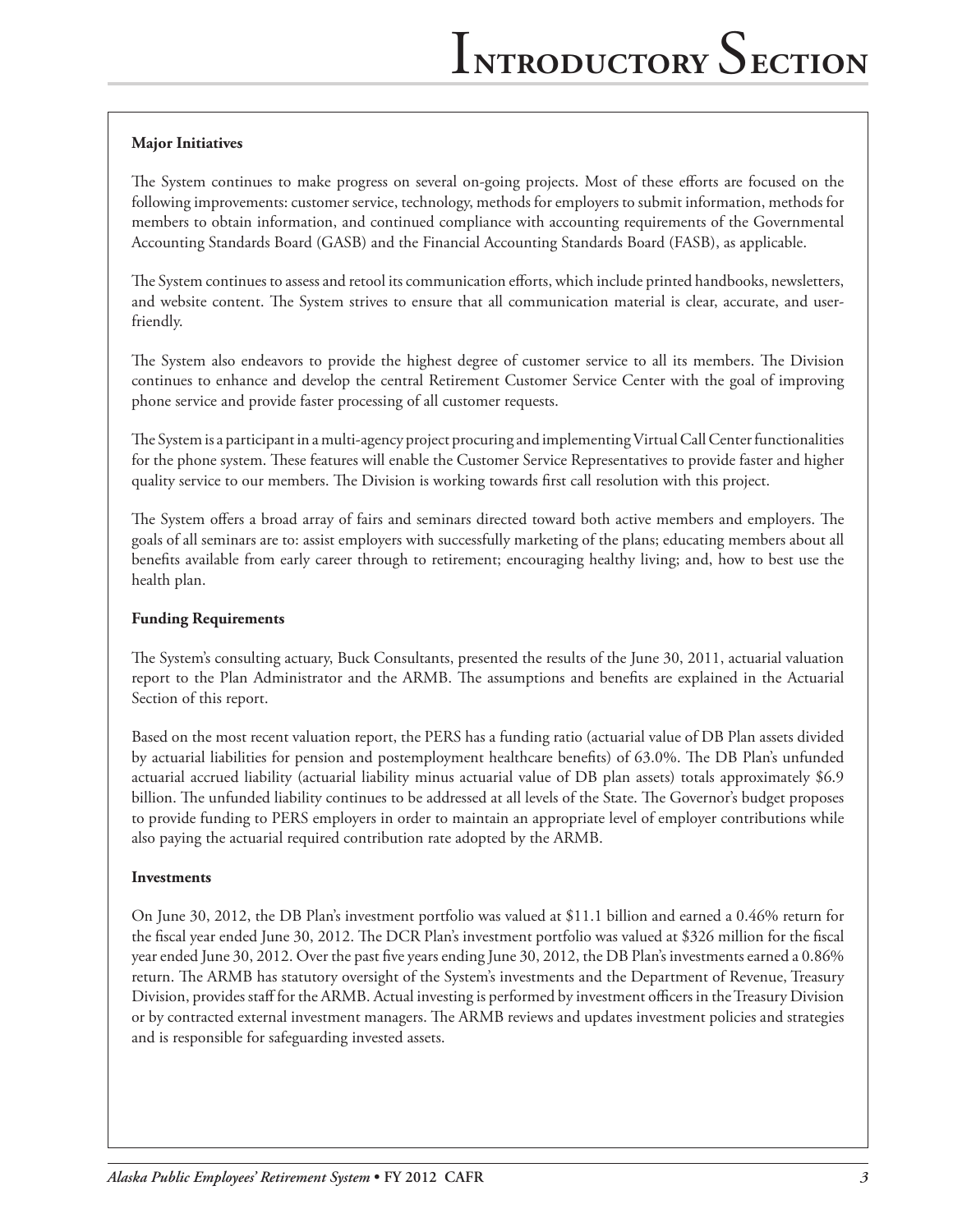### **Accounting System**

This CAFR has been prepared to conform with the principles of accounting and reporting established by the GASB. Specific accounting treatments are detailed in the Notes to the Financial Statements found in the Financial Section of this report.

### **Internal Controls**

System management is responsible for establishing and maintaining a system of internal controls to protect PERS assets from loss, theft, or misuse and to ensure adequate accounting data is compiled for the preparation of financial statements in conformity with generally accepted accounting principles. The cost of internal control should not exceed anticipated benefits; the objective is to provide reasonable, rather than absolute, assurance that the financial statements are free of any material misstatements.

#### **Awards**

The Government Finance Officers Association of the United States and Canada (GFOA) awarded a Certificate of Achievement for Excellence in Financial Reporting to the System for its CAFR for the fiscal year ended June 30, 2011. The Certificate of Achievement is a prestigious national award that recognizes conformance with the highest standards of preparation of state and local government financial reports.

In order to be awarded a Certificate of Achievement, a government entity must publish an easily readable and efficiently organized CAFR. This report must satisfy both U.S. generally accepted accounting principles and applicable legal requirements.

A Certificate of Achievement is valid for a period of one year. We are confident our current CAFR continues to meet the Certificate of Achievement Program's requirements and are submitting it to the GFOA for consideration.

#### **Acknowledgements**

The preparation of this report is made possible by the dedicated services of the staff of the Department of Administration, Division of Retirement and Benefits, Department of Law, and the Department of Revenue, Treasury Division. It is intended to provide complete and reliable information as a basis for making management decisions, as a means of determining compliance with legal provisions, and as a means of determining responsible stewardship of the PERS financial resources.

The report is available on the web at http://doa.alaska.gov/drb/pers/perscafr.html and mailed to those who submit a formal request. This report forms the link between the System and the membership. The cooperation of the membership contributes significantly to the success of the System. We hope the employers and plan members find this report informative.

We are grateful to the Alaska Retirement Management Board, the staff, the advisors, and to the many people who have diligently worked to assure the successful operation of the System.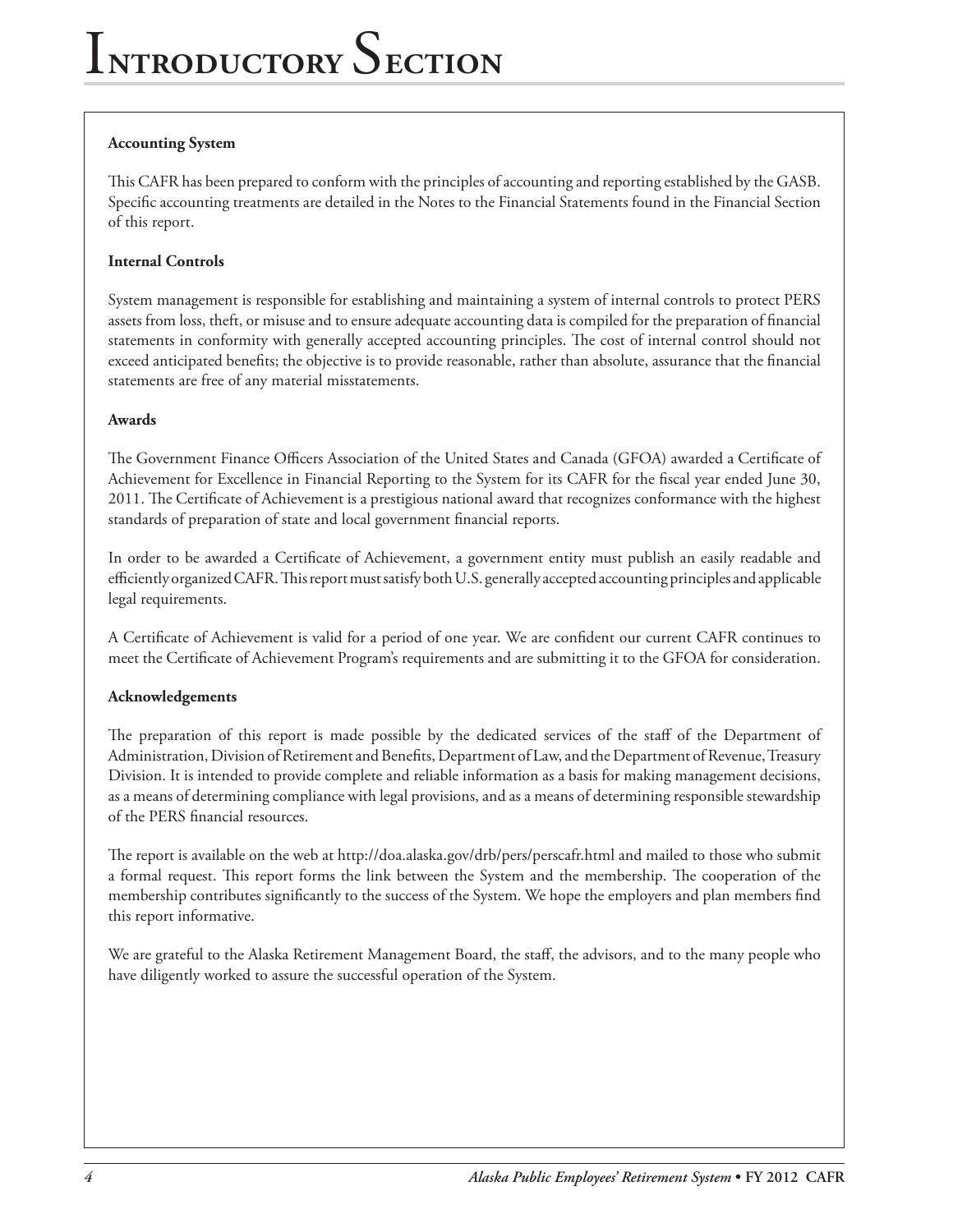Respectfully submitted,

PackyHuttpe

Becky Hultberg Jim Puckett<br>Commissioner Director Commissioner

 $\sim$   $\sqrt{ }$ 

Christina Maiquie

Christina Maiquis Interim Chief Financial Officer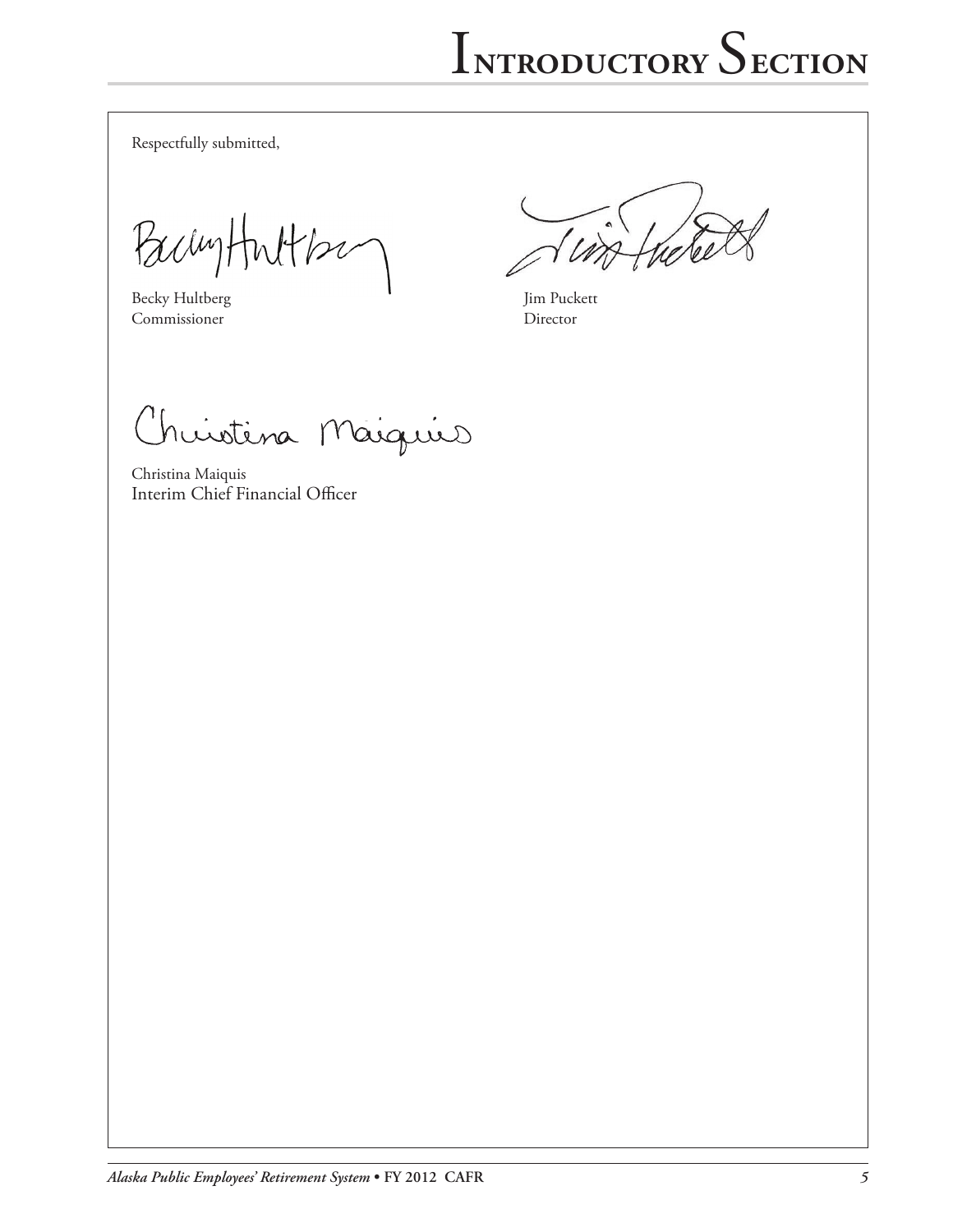### Certificate of Achievement for Excellence in Financial Reporting

Presented to

### Alaska Public Employees' **Retirement System**

For its Comprehensive Annual **Financial Report** for the Fiscal Year Ended June 30, 2011

A Certificate of Achievement for Excellence in Financial Reporting is presented by the Government Finance Officers Association of the United States and Canada to government units and public employee retirement systems whose comprehensive annual financial reports (CAFRs) achieve the highest standards in government accounting and financial reporting.



Linda C. Dandon

**Executive Director**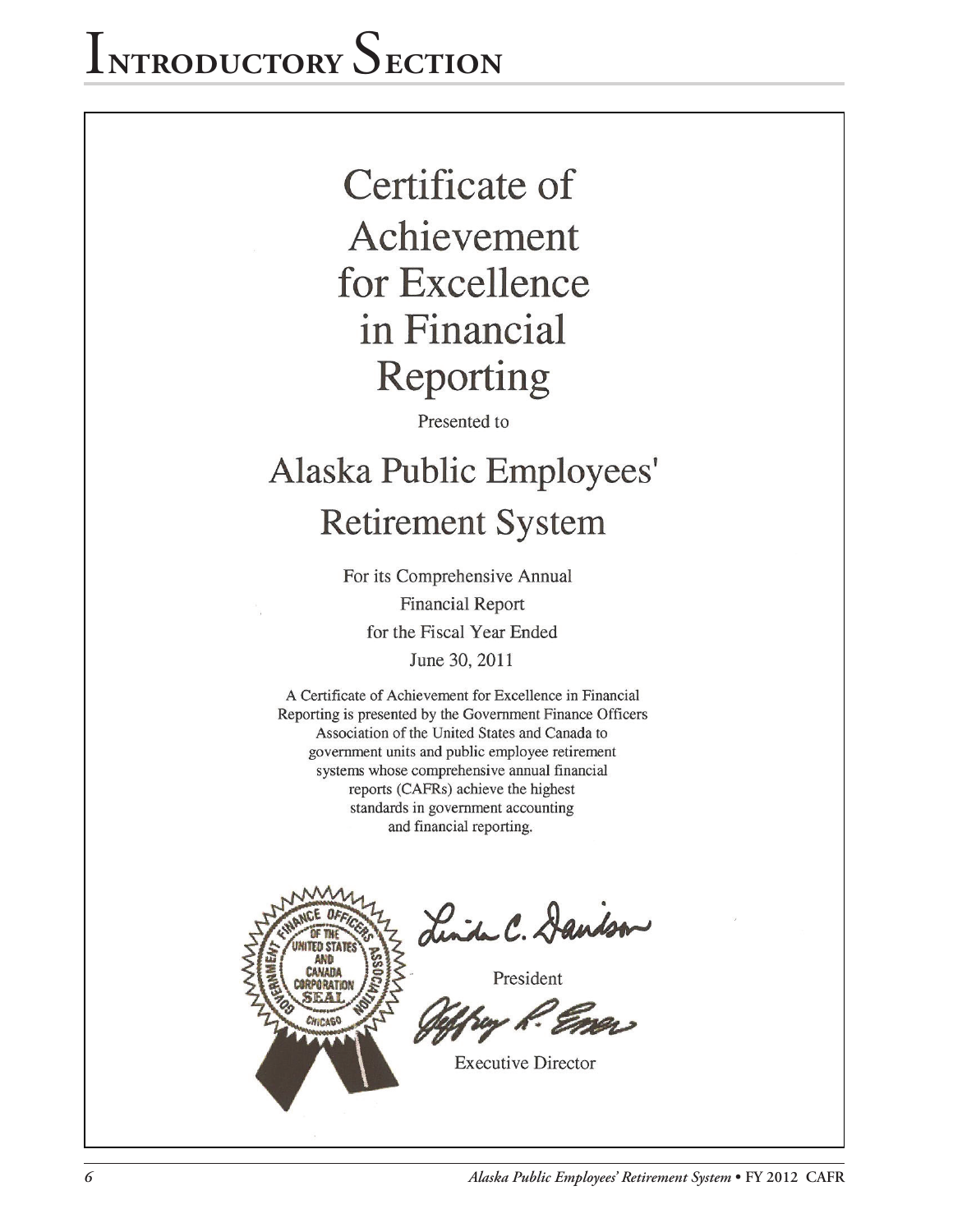### **organization CHART**

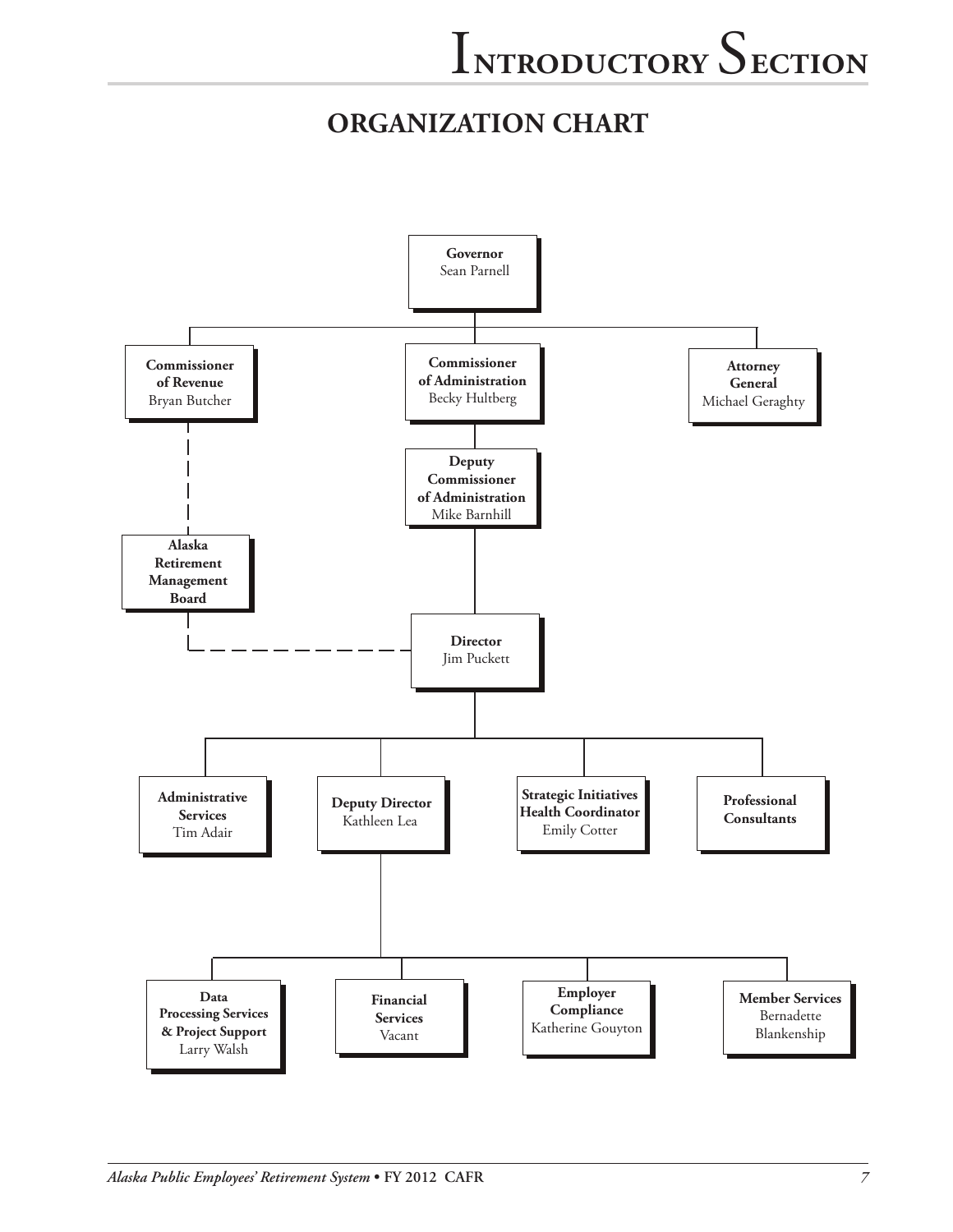# i**ntroductory** S**ection**

### **Section Responsibilities**

The **Member Services Section** is responsible for providing comprehensive retirement counseling to the participating members and employers in the plan. This section appoints members to retirement and maintains benefit payment information.

The **Strategic Initiatives Health Coordinator** is responsible for the administration of health, disability, and life insurance. This section provides benefits counseling and plan change information to the membership.

The **Financial Services Section** is responsible for maintaining the employee and employer records and accounts in each of the plans administered by the Division, producing financial statements and reports, and assuring compliance with Internal Revenue Service requirements.

The **Data Processing Services and Project Support Section** supports the information systems the System uses. Responsibilities include planning, development, data base design, programming, and operational support of the data processing systems, including the Local Area Network.

The **Administrative Services Section** is responsible for budget preparation, fiscal management of appropriations, procurement of professional services, supplies, and equipment. The section manages the systems' record center containing the member's physical records and performs other administrative functions such as legislative tracking and personnel management.

### **PROFESSIONAL CONSULTANTS**

**Consulting Actuary** Buck Consultants *Denver, Colorado*

**Independent Auditors** KPMG LLP *Anchorage, Alaska*

**Benefits Consultant** Buck Consultants *Denver, Colorado*

**Third-Party Healthcare Claim Administrator** HealthSmart Benefit Solutions, Inc. *Charleston, West Virginia*

> **IT Consultant** Computer Task Group *Anchorage, Alaska*

#### **Legal Counsel** Joan Wilkerson Jessica Srader Rebecca Polizzotto Toby Steinberger Assistant Attorney Generals *Juneau, Alaska*

Ice Miller LLP *Indianapolis, Indiana*

#### **Consulting Physicians**

Kim Smith, M.D. Melissa Hynes, M.D. William Cole, M.D. *Juneau, Alaska*

Thomas Rodgers, M.D. *Ford, Washington*

A list of investment consultants can be found on pages 77-78 and on the Schedule of External Management Fees on pages 86-87.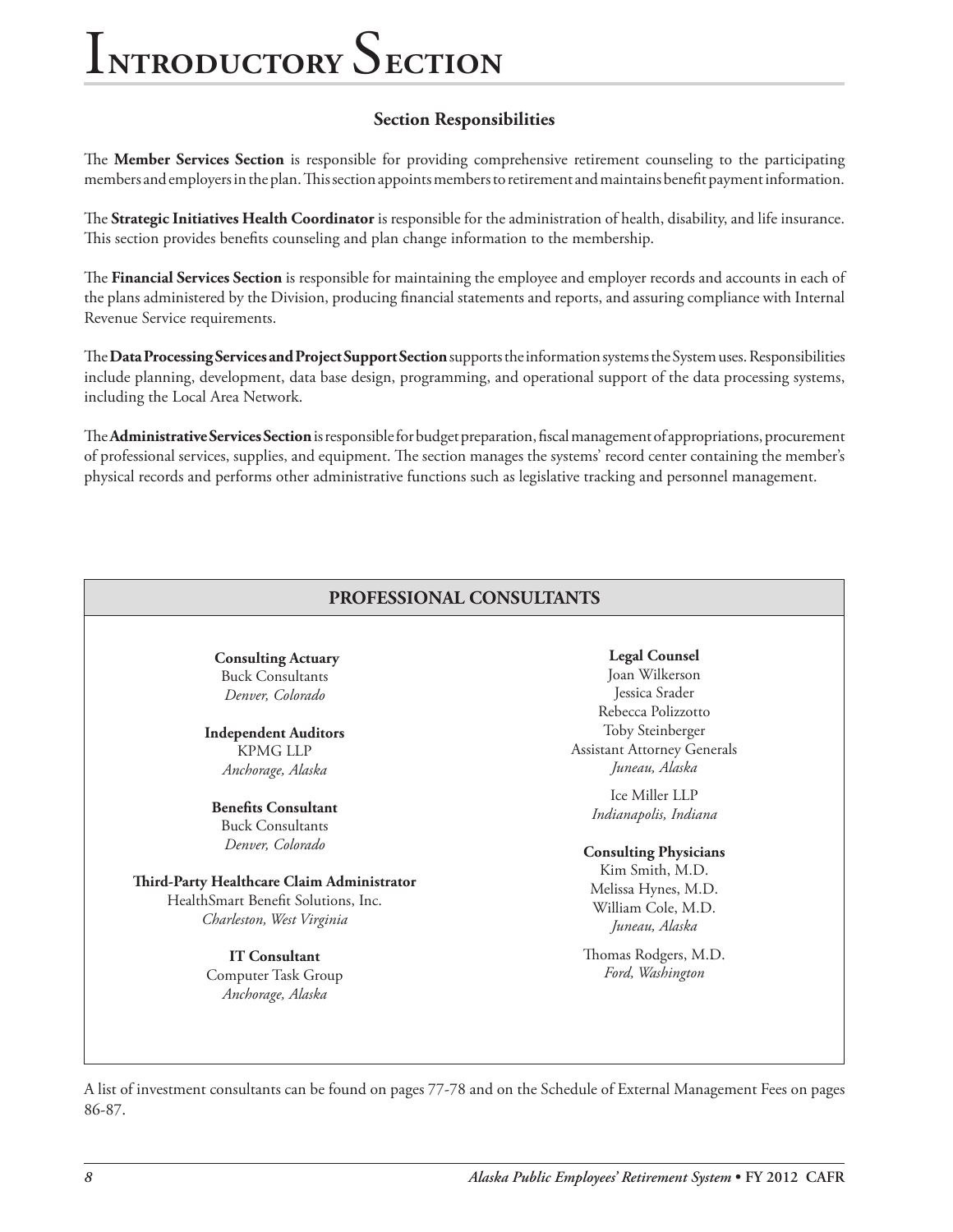### **Alaska Retirement Management Board**

**Gail (Anagick) Schubert, Chair,** is the Chief Executive Officer and General Counsel for the Bering Straits Native Corporation, and President/CEO of several of its subsidiary entities. She is an attorney licensed to practice law in the states of Alaska and New York. Mrs. Schubert serves as Chair of the Alaska Native Heritage Center, Chair of Akeela Treatment Services, Chair of the Alaska Retirement Management Board, Vice Chair of the Alaska Native Justice Center, Vice Chair of Khoanic Broadcast Corporation, Treasurer of the Bering Straits Native Corporation, and as a board member of the Alaska Federation of Natives, and the Alaska Native Arts Foundation. She is also a member of the Alaska Rural Justice and Law Enforcement Commission. Mrs. Schubert received her undergraduate degree from Stanford University, and holds a Law Degree and Masters Degree in Business Administration from Cornell University.

**Sam Trivette, Vice-Chair**, is on the national executive board of the American Federation of Teachers Retirees and was formerly President of the Retired Public Employees of Alaska. Mr. Trivette retired from public service after more than 32 years serving as Chief Probation Officer, Director of Community Corrections, Executive Director of the Parole Board, and as a probation and correctional officer. He is President of Quality Corrections Services, and on the board of directors of the Alaska Public Employees Association. Mr. Trivette has also served as an officer in a number of national and statewide professional organizations as well a many not-for-profit organizations around Alaska. He has a Bachelor's Degree in Psychology from the University of Alaska, Anchorage and has completed postgraduate work in public administration, law and psychological counseling.

**Gayle W. Harbo, Secretary,** retired after teaching mathematics in Fairbanks for 25 years. She also served as math department chair, as advanced placement coordinator, on the district curriculum, evaluation and budget committees, and twice as chair of the Lathrop Self-Evaluation for Accreditation Committee. Ms. Harbo is a member of Alpha Delta Kappa, AARP, National Retired Teachers of Alaska, Fairbanks Retired Teachers Association, National Council of Teacher Retirement Systems, NCTR Education Committee, and the Alaska Teachers' Retirement Board. She is also a co-manager of a family trust. Ms. Harbo was named Alaska Teacher of the Year in 1989. She holds a Bachelor's of Science in Mathematics from North Carolina State University, and a Masters in Teaching from the University of Alaska, Fairbanks, and has completed an additional 40 hours in mathematics, counseling, law and finance.

**Tom Brice** is the Business Representative for the Alaska District Council of Laborers administering the contracts in Southeast Alaska for Laborers Local 942 and Public Employees Local 71. He was elected to the position of Vice President of Laborers Local 942 in 2011, and has sat on the negotiating team for the state contract with Public Employees Local 71 for the past three contracts. Prior to this position, Mr. Brice was the Apprenticeship Outreach Coordinator for the Alaska Works Partnership. Here he developed and managed a statewide program focused on assisting qualified rural Alaskans to gain entrance to the various registered Alaskan Building Trade apprenticeships. Mr. Brice also served in the Alaska State House of Representatives between the 18th and 21st legislatures. He has a Bachelor's Degree from the University of Alaska Fairbanks.

**Bryan Butcher** was appointed Commissioner of the Department of Revenue by Governor Sean Parnell in November, 2010. Prior to that, he worked at the Alaska Housing Finance Corporation (AHFC) as the director of governmental relations and public affairs and advised Governor Parnell on economic development issues. He also served as vice president of the Alaska Gasline Development Corporation. Before joining AHFC in 2003, Mr. Butcher worked as a finance aide for the state House and Senate finance committees for 12 years. Mr. Butcher holds a Bachelor's Degree in Speech Communications from the University of Oregon. He is a lifelong Alaskan, born and raised in Anchorage.